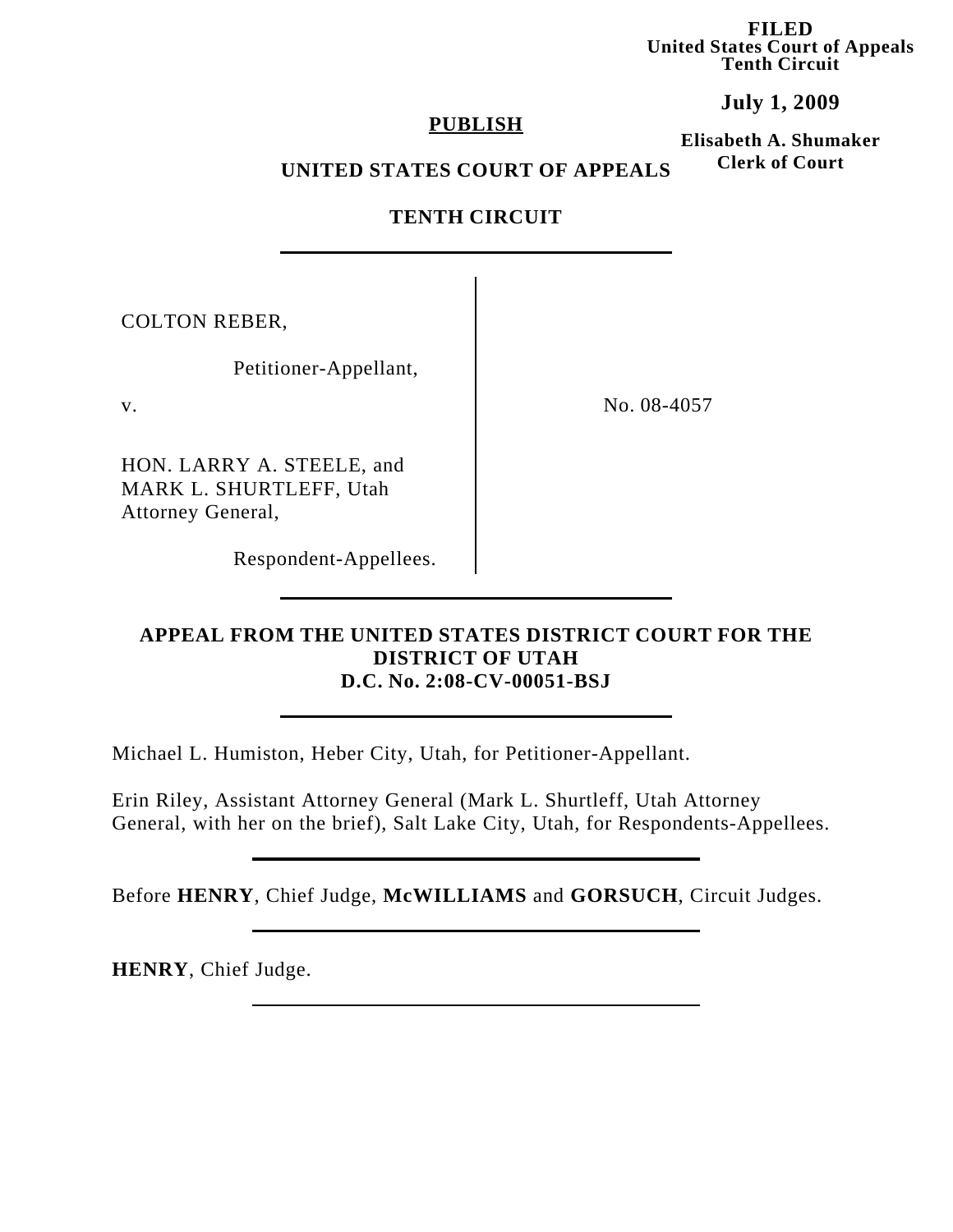Petitioner Colton Reber, a descendant of the Uintah Band Indians, was convicted in Utah state juvenile court of felony wanton destruction of wildlife, in violation of Utah Code § 23-20-4. Having exhausted his remedies through the state courts, Mr. Reber filed the present 28 U.S.C. § 2254 action in the United States District Court for the District of Utah. Mr. Reber's § 2254 petition contends that because he is an Indian, and because the offense occurred on Indian land, the Indian tribe–not the State of Utah–is the victim of the offense. Thus, neither the Eighth District Juvenile Court, nor the State of Utah, possessed jurisdiction over the offense. The federal district court dismissed Mr. Reber's habeas petition because "it plainly appear[ed] from the petition and any attached exhibits that the petitioner [wa]s not entitled to relief." Aplt's App. at 60.

We granted Mr. Reber a certificate of appealability on August 18, 2008, concluding that he had made the requisite "substantial showing of the denial of a constitutional right," as required by 28 U.S.C.  $\S$  2253(c)(2). Upon further review, however, we find that the premature filing of Mr. Reber's § 2254 petition deprived the district court of jurisdiction, and thus precludes our review. Accordingly, we vacate the district court's ruling on the merits of the petition, and remand to the district court with instructions to dismiss the petition without prejudice.

#### **I. Factual Background**

While on a hunting trip in 2002, thirteen-year old Colton Reber shot and

2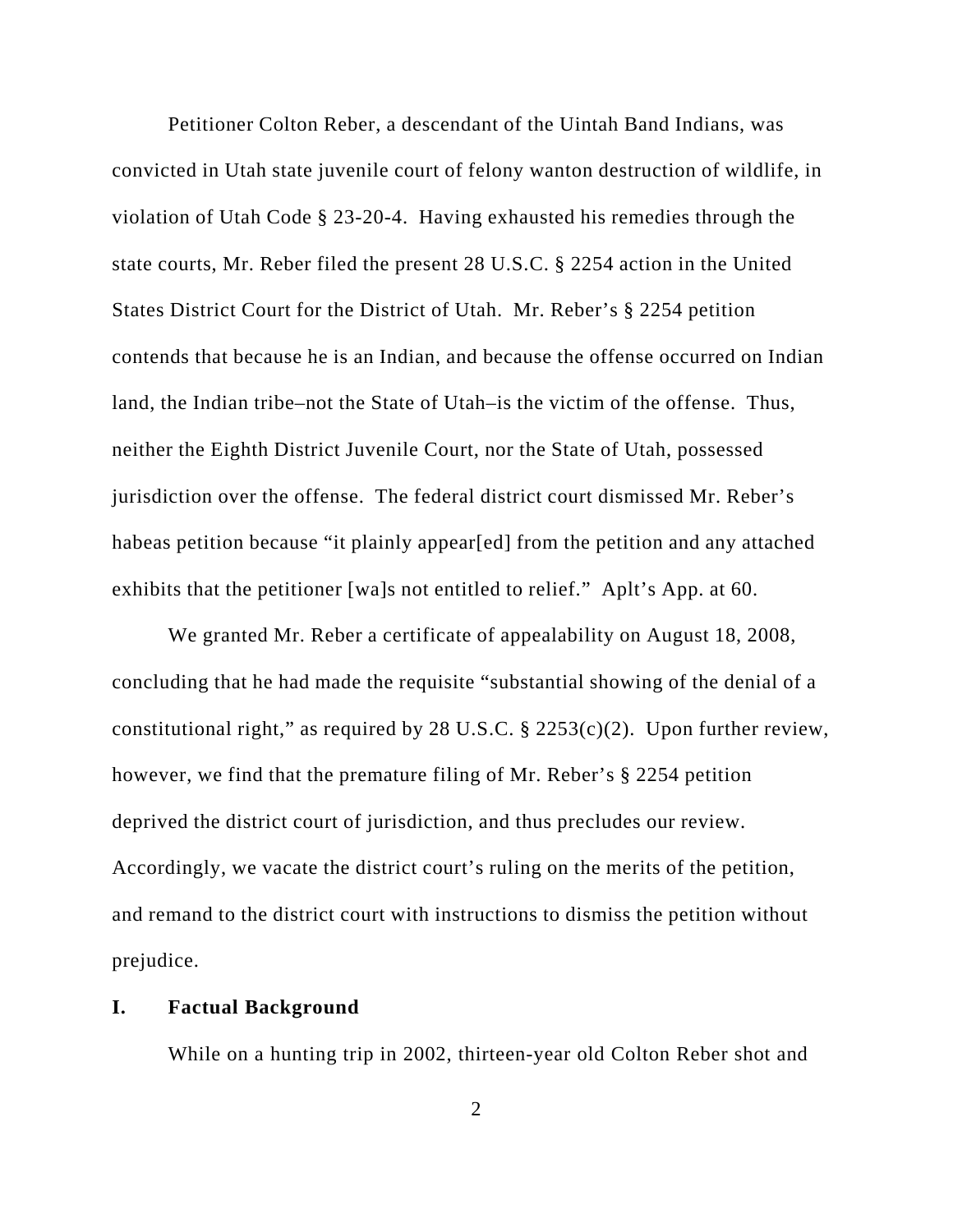killed a large mule deer. Later, when transporting the deer, Mr. Reber's vehicle was stopped at a checkpoint in Uintah County, where the Utah Division of Wildlife Resources was checking for chronic wasting disease in deer. At that time, conservation officers observed the deer in the truck bed with no hunting permit, license, or tag attached to the animal. As a result, the State of Utah brought criminal charges against Mr. Reber's father, and referred Mr. Reber's case to juvenile court.

#### **II. Procedural Posture**

Mr. Reber was convicted in state juvenile court of felony wanton destruction of wildlife, in violation of Utah Code Ann. § 23-20-4. On appeal to the Utah Court of Appeals, Mr. Reber contended that as a member of the Uintah Band of Indians (the "Band"), he possessed hunting rights reserved to the Band under the Executive Order of October 3, 1861, and the Act of May 5, 1864, ch. 57, 13 Stat. 64, which set apart the Uintah Indian Reservation for the Band's use and occupancy. Mr. Reber contended that his status as a Uintah Band member divested the State of Utah of jurisdiction to regulate or prosecute his exercise of hunting rights on the reservation's premises. The Utah Court of Appeals agreed, concluding that "the state lacked jurisdiction to prosecute a violation of section 23-20-4 when committed in 'Indian Country.'" *C.R. v. State*, 2005 UT App. 486 (citing *State v. Reber*, 2005 UT App. 485 (unpublished)).

On April 25, 2007, the Utah Supreme Court reversed the Utah Court of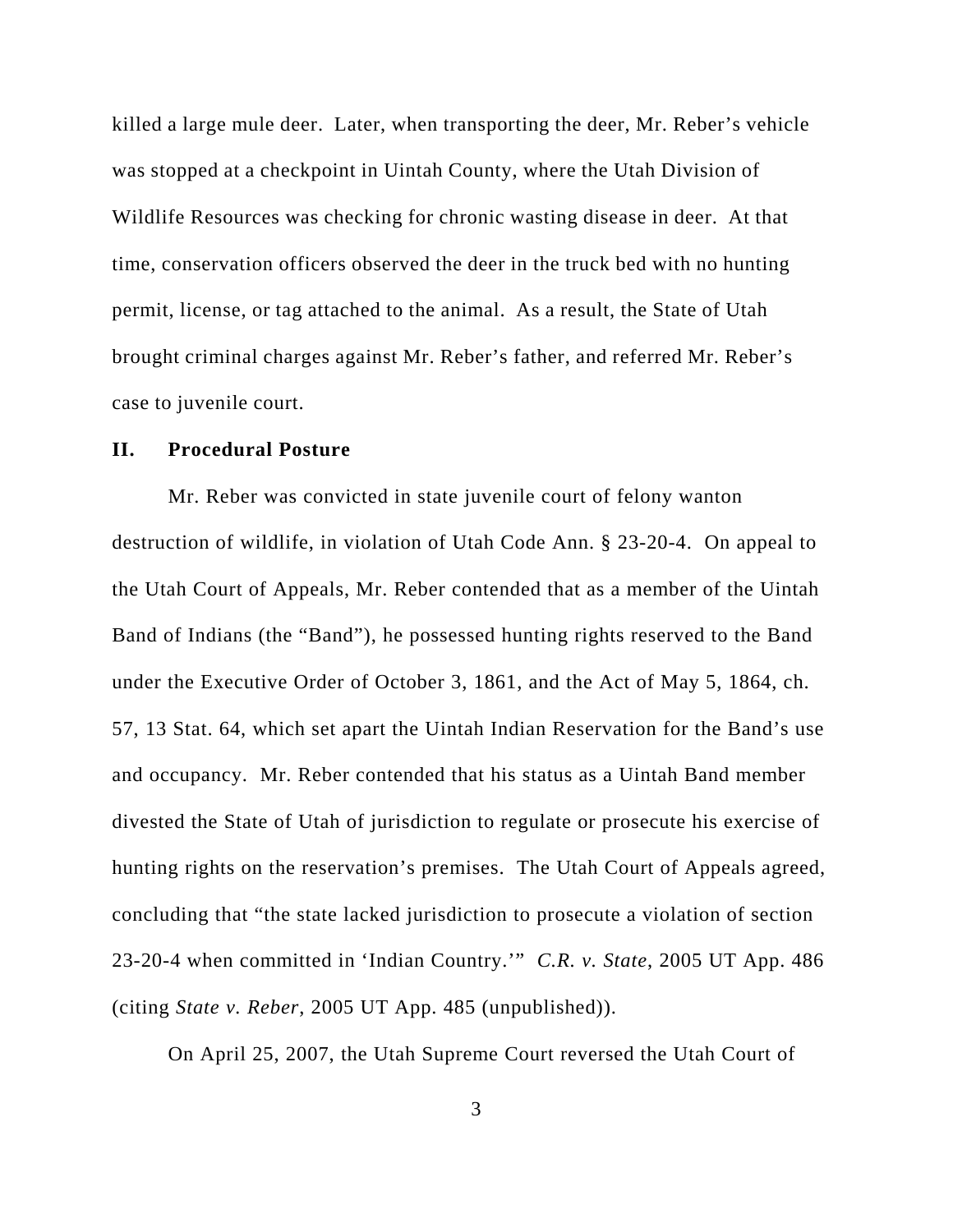Appeals' ruling vacating Mr. Reber's conviction. In reinstating the convicting court's finding of deliquency, the Utah Supreme Court reasoned, "A state has jurisdiction over crimes committed in Indian country when a non-Indian commits a victimless crime. [Mr. Reber is] not [an] Indian[], as that term has been defined by federal law, and the crimes in these cases were victimless." *State v. Reber*, 171 P.3d 406, 411 (Utah 2007).

The Utah Rules of Appellate Procedure establish a procedure for "remittitur," "a formal revesting of jurisdiction with the trial court after appellate proceedings." *Chase Manhattan Bank v. Principal Funding Corp.*, 89 P.3d 109, 111 (Utah 2004). The "primary effect [of remittitur] is to provide a clear indication that the trial court has regained jurisdiction to take action consistent with the mandate. *State v. Lara*, 124 P.3d 243, 246 (Utah 2005). On April 30, 2007, after the Utah Supreme Court's decision but *prior to* the issuance of a remittitur returning jurisdiction to the trial court, the Eighth District Juvenile Court entered a Review and Order sentencing Mr. Reber to a fine of \$555.00. In light of this premature action and pursuant to the parties' stipulation, the trial court struck the sentence on July 26, 2007.

On January 16, 2008, Mr. Reber brought the instant habeas action under 28 U.S.C. § 2254, asking this court to vacate the Eighth District Juvenile Court's adjudication of delinquency for lack of jurisdiction. The district court denied Mr. Reber's petition, concluding that the State court's ruling was not "contrary to,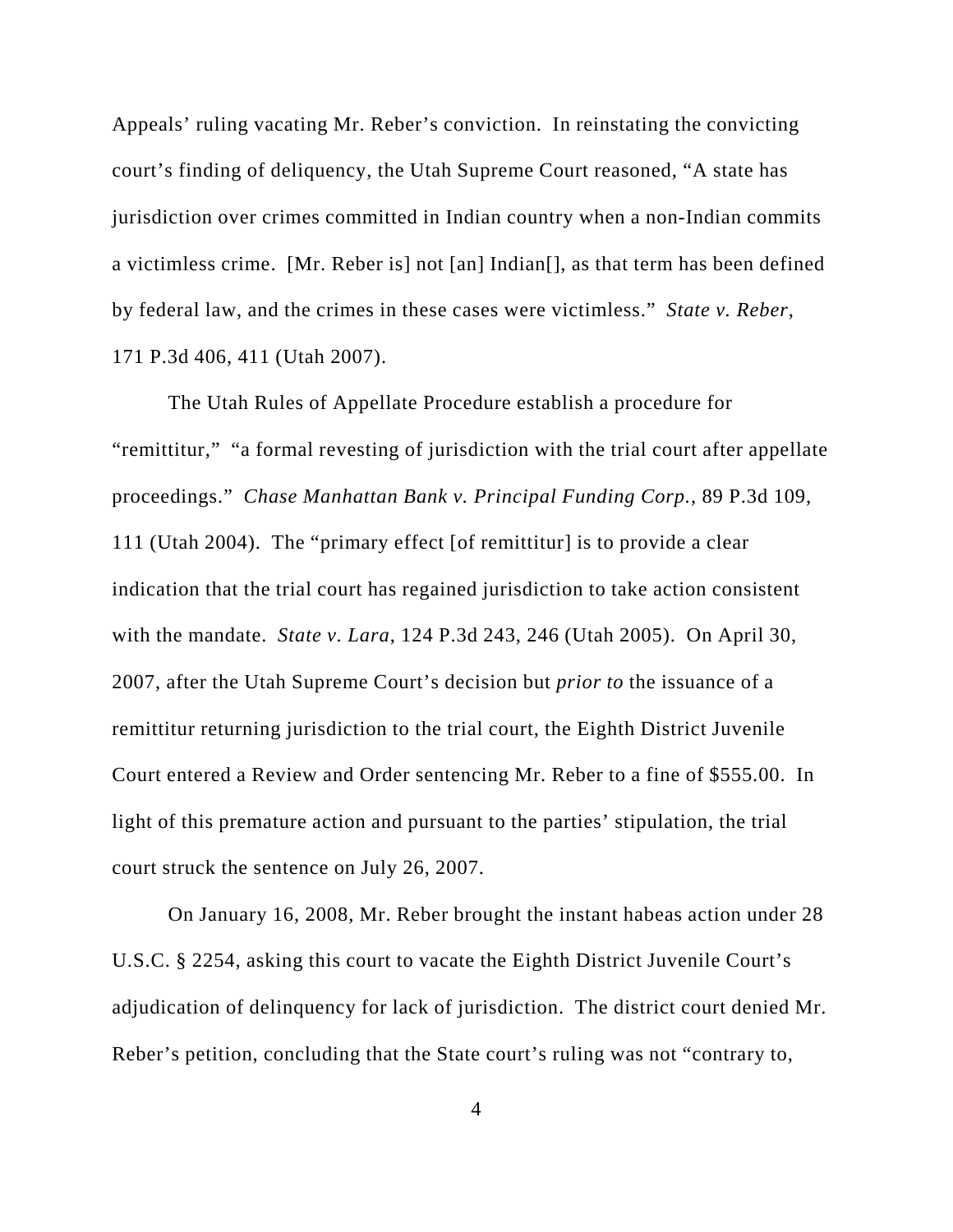[nor did it] involve[] an unreasonable application of clearly established Federal law."Aplt's App. at 60.

# **III. In light of the premature status of Mr. Reber's 28 U.S.C. § 2254 petition, the district court lacked jurisdiction to address it.**

We granted a certificate of appealability on the issue of whether the State of Utah convicted Mr. Reber in violation of the Supremacy and Due Process clauses of the U.S. Constitution. We do not reach these questions, however, because Mr. Reber–a state-court defendant who filed a § 2254 petition prior to sentencing–failed to comply with the jurisdictional requirements of 28 U.S.C. § 2254.

Absence of jurisdiction in the convicting court is a proper basis for federal habeas relief cognizable under the due process clause. *See, e.g.*, *Danforth v. Minnesota*, 128 S. Ct. 1029, 1036 (2008) (recognizing that, "[o]riginally, criminal defendants whose convictions were final were entitled to federal habeas relief only if the court that rendered the judgment under which they were in custody lacked jurisdiction to do so."); *Lonchar v. Thomas*, 517 U.S. 314, 322 (1996) (observing that a writ under § 2254 "has evolved into an instrument that now demands . . . conviction by a court of competent jurisdiction"). We review a district court's decision on subject matter jurisdiction de novo. *Tsosie v. United States*, 452 F.3d 1161, 1163 (10th Cir. 2006). As is the general rule in habeas cases, Mr. Reber possesses the burden of proof. *Garlotte v. Fordice*, 515 U.S. 39,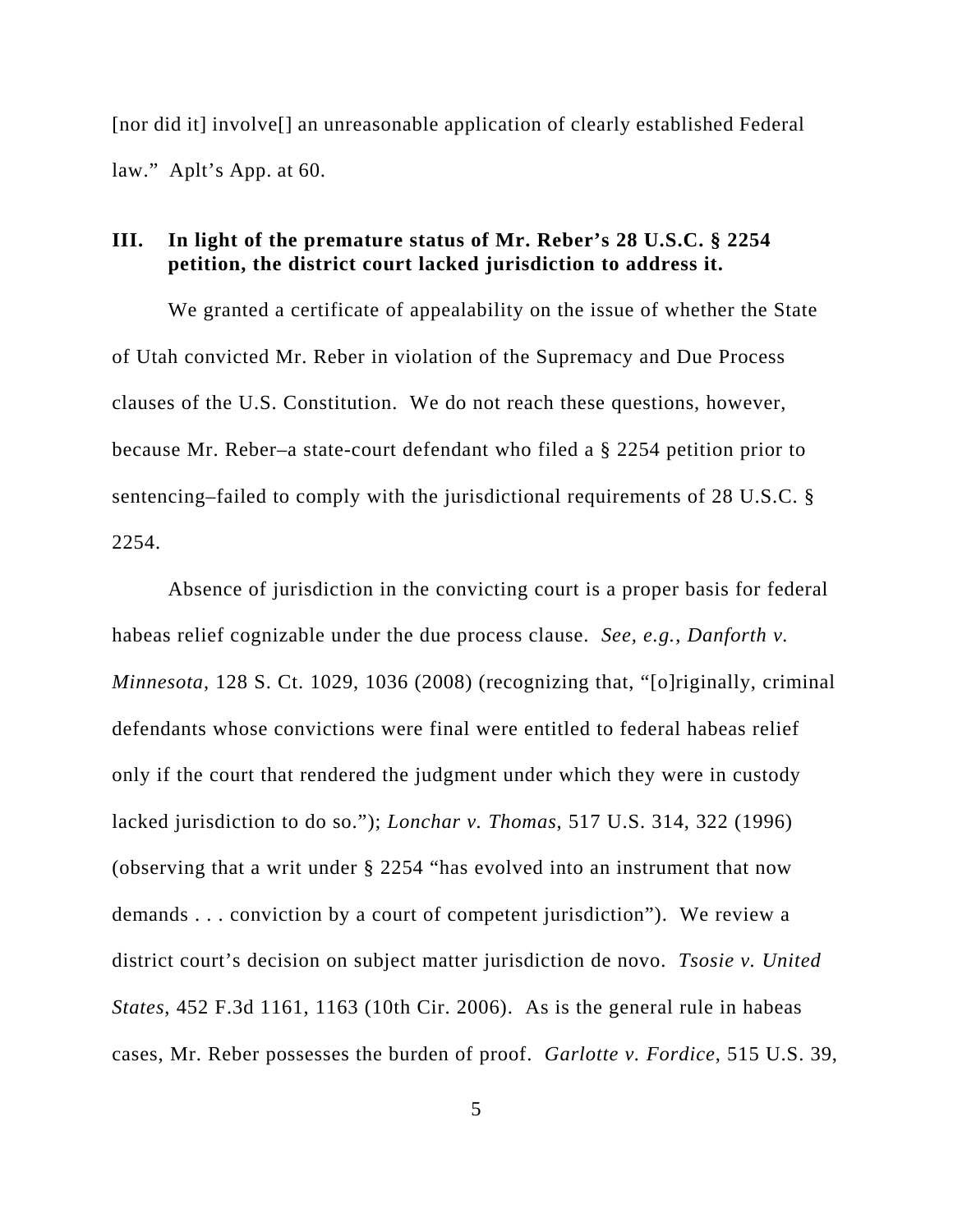46 (1995).

Nevertheless, under § 2254, we may "entertain an application for a writ of habeas corpus in behalf of a person in custody pursuant to the *judgment* of a State court only on the ground that he is in custody in violation of the Constitution or laws or treaties of the United States." As the Supreme Court instructed in *Burton v. Stewart*, "[f]inal judgment in a criminal case means sentence. The sentence is the judgment." 549 U.S. 147, 156 (2007) (quoting *Berman v. United States,* 302 U.S. 211, 212 (1937)); *Ferreira v. Sec'y, Dep't of Corr.*, 494 F.3d 1286, 1293 (11th Cir. 2007) ("[The Supreme Court's decision in] *Burton* makes clear that the writ [of habeas corpus] and AEDPA, including its limitations provisions, are specifically focused on the judgment which holds the petitioner in confinement. What this Court has previously called the judgment of conviction and the sentencing judgment *together* form the judgment that imprisons the petitioner."), cert. denied, 129 S. Ct. 1033 (2009).

Here, as he concedes, when Mr. Reber filed his § 2254 petition in the federal district court, "[he] had not been sentenced." Aplt's Reply Br. at 3. Although the state trial court imposed a \$555.00 fine on April 30, 2007, it struck that sentence on July 26, 2007, pursuant to the parties' stipulation. Accordingly, his § 2254 petition was premature, and the district court lacked jurisdiction to adjudicate it. *See Edelbacher v. Calderon*, 160 F.3d 582, 585 (9th Cir. 1998) (agreeing with a district court's holding that "it should not entertain petitioner's

6